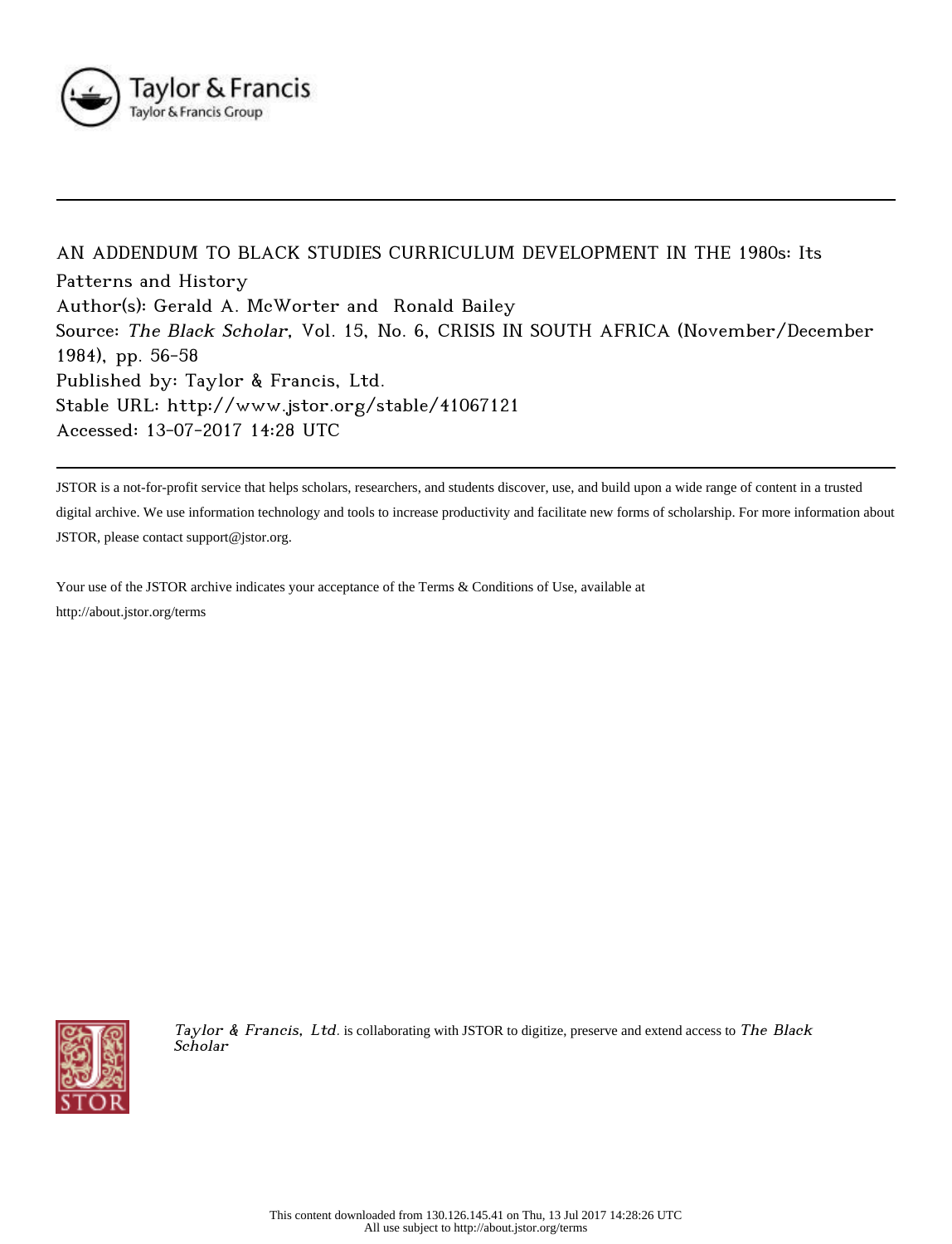# AN ADDENDUM TO BLACK STUDIES CURRICULUM DEVELOPMENT IN THE 1980s:

Its Patterns and History

## by Gerald A. McWorter and Ronald Bailey

 Because of space limitations, the article "Black Studies Curriculum Development in the 1980s: Its Patterns and History" by Gerald McWorter and Ronald Bailey ap pearing in the March- April 1984 issue of The Black Scholar was edited by The Black Scholar. Important information not included appears below:

 (1) The article was excerpted from a 58-page report prepared for The Black Studies Curriculum Project of the Institute of the Black World. The report was a critique of reviews by Black Studies specialists of course outlines focused on the Black experience from scholars throughout the U.S. It was circulated for comments as Afro-Scholar Working Paper No. 17 by the Afro-American Studies and Research Pro gram at the University of Illinois in Urbana.

 The authors identified six alternative intellectual foci which they felt should be included in all Black Studies courses, establishing a framework with which they analyzed and rated how 28 Black Studies syllabi covered these six areas.

#### ALTERNATIVE INTELLECTUAL FOCI IN BLACK STUDIES COURSES

- 1. Theoretical Review of Literature
	- A. Critique of mainstream work
	- B. Review of Radical thought
	- C. Black intellectual history
- 2. Summation of Practical Experience
- A. Empirical data analysis (section de leted from article)
- B. Policy and contemporary issues
- C. Black liberation movement

 (2) A substantial concluding section en titled "Developing a Paradigm for The Study of The Black Experience" was deleted. Drawing on the work of Thomas Kuhn in The Structure of Scientific Revolutions, this section suggested:

 "The development of a theory of the Black experience—grand theory, to use the language of Robert Merton-has a high priority in the field. It is absolutely critical if Black Studies is to consolidate and claim a more permanent and productive place in higher education, one that can impact and cross-fertilize all other fields of study as well, that intellectual coherence be established.

 "Concretely, this goal of contributing to a theory of the Black experience is currently taking the form of a paradigm for Black Studies as a field of study. Somewhat differently stated, our aim is to encourage a more conscious formulation and exploration of alternative theories within a paradigmatic framework which can guide the systematic search and ordering of knowledge about the Black experience."

 It also reviewed recent research by Black Studies scholars and suggested two compo nents of a broad paradigm (a) historical periodization: that the Black Experience has developed in four model periods of social

PAGE 56 THE BLACK SCHOLAR NOVEMBER/DECEMBER 1984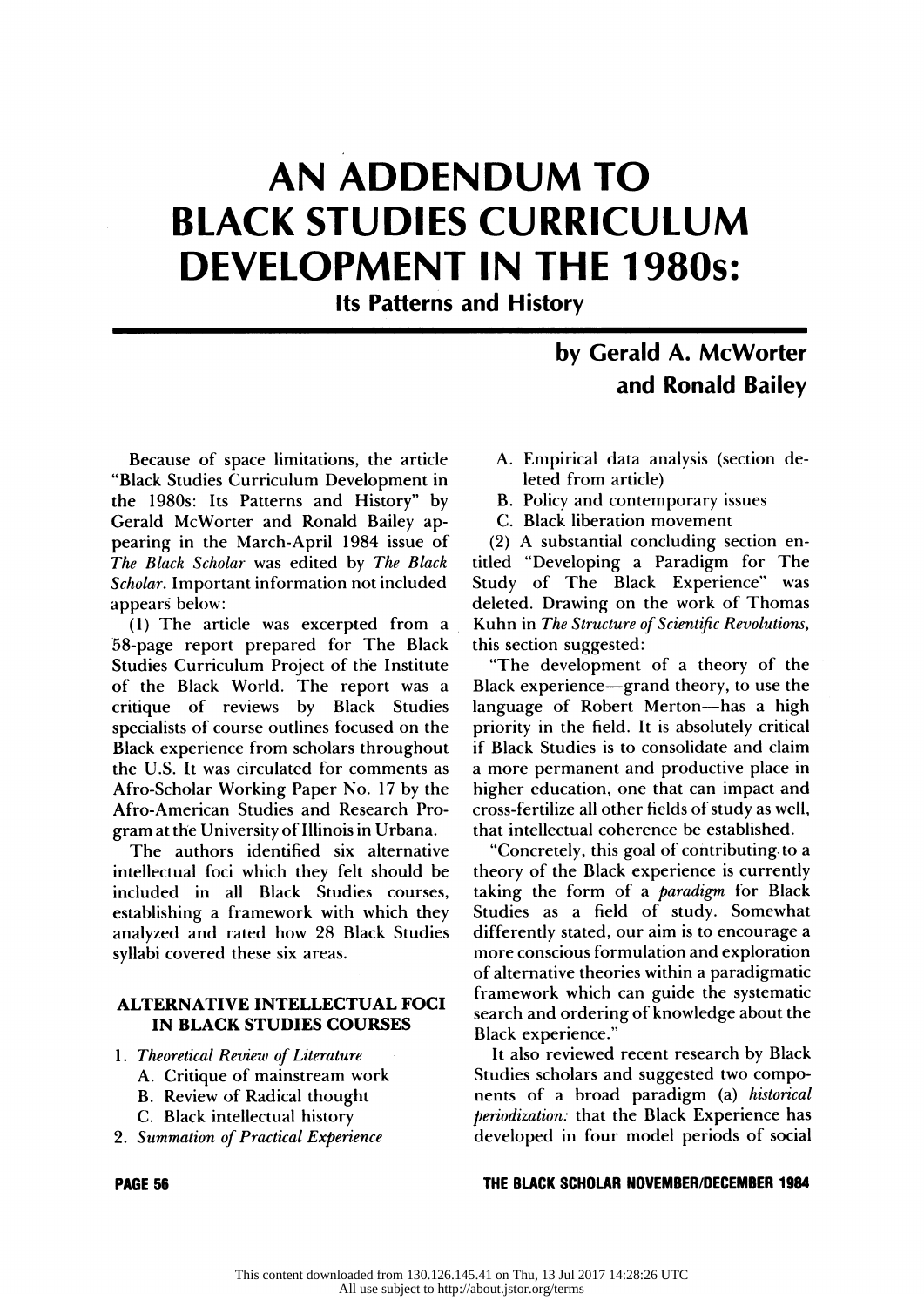cohesion-Africa, slavery, rural-agricultural and urban-industrial, with each separated by periods of transition or social disrup tion-the slave trade, Emancipation, and the migrations; (b) conceptual tools: four major tools for the holistic analysis of the Black Experience were suggested: race (biology), class (economy), nationality (social institutions/organization and culture), and consciousness. When combined, these two components produce the following schemes as a first step toward a more comprehensive treatment of the -Black Experience.

 (3) The essential thrust of the article is embodied in a new revised edition of The Peoples College Introduction to Afro-American Studies (1984). The text is a ten-year collaborative effort which has been widely used throughout the U.S. and abroad.

 (4) The footnotes which should have accompanied the article follow:

 1. This is our assumption. Further, we think there is more evidence for optimism than the annual doom and gloom found in summary articles in the popular media. In general the activities of the current Black Studies movement is best reflected in newsletters. The key news letter is the Afro-Scholar Newsletter (available from Afro-<br>American Studies and Research Program, University of Illinois, Urbana, Illinois 61801) and it contains & listing of others. For treatments of the history of Black Studies, consult the following: Armstead Robinson, ed., Black Studies in the University: A Symposium (1969); John Blassingame, ed., New Perspectives in Black Studies (1971); and Nick Aaron Ford, Black Studies: Threat or Challenge (1973); Ronald Bailey, "Black Studies in Historical Per spective," Journal of Social Issues (Vol. 29, No. 1, 1973).

 2. Racism can be understood as being individual, in stitutional, and societal. Each of these types follows a logic of development and must be dealt with in its spe cific focus. The key level is society, because to the extent that the society is racist is the extent to which racism on the institutional and individual levels are considered legitimate. See Thomas F. Pettigrew, ed., The Sociology of Race Relations: Reflection and Reform (1980).

 3. There are two articles that discuss the origin of A.H.S.A.: John Henrik Clarke, "The African Heritage 38 Studies Association: Some Notes on the Conflict with the African Studies Association and the Fight to Reclaim African History," Issue: A Quarterly Journal of Africanist<br>Opinion (Volume VI, Number 2/3, Summer/Fall 1976, a barbara. 1 pages 5-11) and Cyprian Lamar Rowe, "Crisis in African Studies: The Birth of the African Heritage Studies Association," Black Academy Review (Volume 1, Number 3, Fall 1970, pages 1-8).

 4. The symposium was called "Imperialism and Black People." The Chairperson was Abdul Alkalimat, and the two speakers were Dawolu Gene Locke (ALSC) and James Turner (AHSA). The panelists included Owusu Sadaukai, Imamu Amiri Baraka, Ron Walters, and Leonard Jefferies.

 5. The National Council for Black Studies, Inc., Memorial Hall East 129, Indiana University, Bloomington, Indiana 47405.

 6. This journal literature is described in Gerald A. McWorter, ed., Guide to Scholarly Journals in Black Studies (1981).

7. G. Franklin Edwards, ed., E. Franklin Frazier on Race Relations (1968), pp. 267-282.

8. Earl E. Thorpe, Black Historians: A Critique (1958).

 9. Harold Cruse, as quoted in Abdul Alkalimat, "Ideol ogy of a Black Social Science," The Black Scholar (December, 1969).

 27. Ralph Bunche, The Political Status of the Negro in the Age of FDR (1940-1973).

28. See Lorenzo Morris, Elusive Equality, the Status of Black Americans in Higher Education (ISEP, 1979).

 29. Some of this is suggested by the themes of graduate thesis and dissertation work. See Harry Green, Holders of Doctorates Among American Negroes (1946).

30. W.E.B. DuBois, Dusk of Dawn (1968), p. 64.

 31. Carter G. Woodson is quoted from Kelly Miller's biographical introduction to Woodson's The Negro in Our History and cited in Thorpe's Black Historians, p. 109.

 32. St. Clair Drake, In the Mirror ot Black Scholar ship: Allison Davis's Deep South," Harvard Education Review, Summer 1967.

 33. John Hope Franklin, "The Dilemma of the Ameri can Negro Scholar," in Herbert Hill, ed., Soon, One Morning: New Writings by American Negroes, 1940-1962 (Knopf, 1963), p. 76.

 34. This early edition is still available from the authors of this paper. This publication is in its 4th experimental edition and will be available in a fifth edition in August; 1984. All editions are available from Peoples College Press (P.O. Box 7696, Chicago, Illinois 60650).

 35. Quoted in A Community of Scholars, a report of a Faculty Planning Committee at Northwestern Univer sity in 1968.

 36. An accessible source for reviewing the impact of computers on education are recent and current issues of The Chronicle of Higher Education.

 37. All of the preparatory material on this conference can be obtained from the Afro-American Studies and Research Program, University of Illinois. See also Na tional Institute of Education, Computers in Education: Realizing the Potential-Report of a Conference (1983) and Office of Technology Assessment, U.S. Congress, Informational Technology and Its Impact on American Education (1982).

 38. The theme "Academic Excellence and Social Re sponsibility" was first used in a conference on Black Studies in 1977 at the University of California at Santa Barbara. The general acceptance of this strategic orien tation is reflected by its being adopted by the Executive Board of the NCBS (Princeton, 1983) as the permanent conference theme.

 39. James Turner, "Sociology in Black Studies," Black Studies Curriculum Development Course Evaluations, Confer ence II: Culture and Social Analysis (Institute of Black World, 1982).

 40. The key document in this struggle was Abdul Alkalimat and Nelson Johnson, Toward the Ideological Unity of ALSC (1974).

#### THE BLACK SCHOLAR NOVEMBER/DECEMBER 1984 PAGE 57